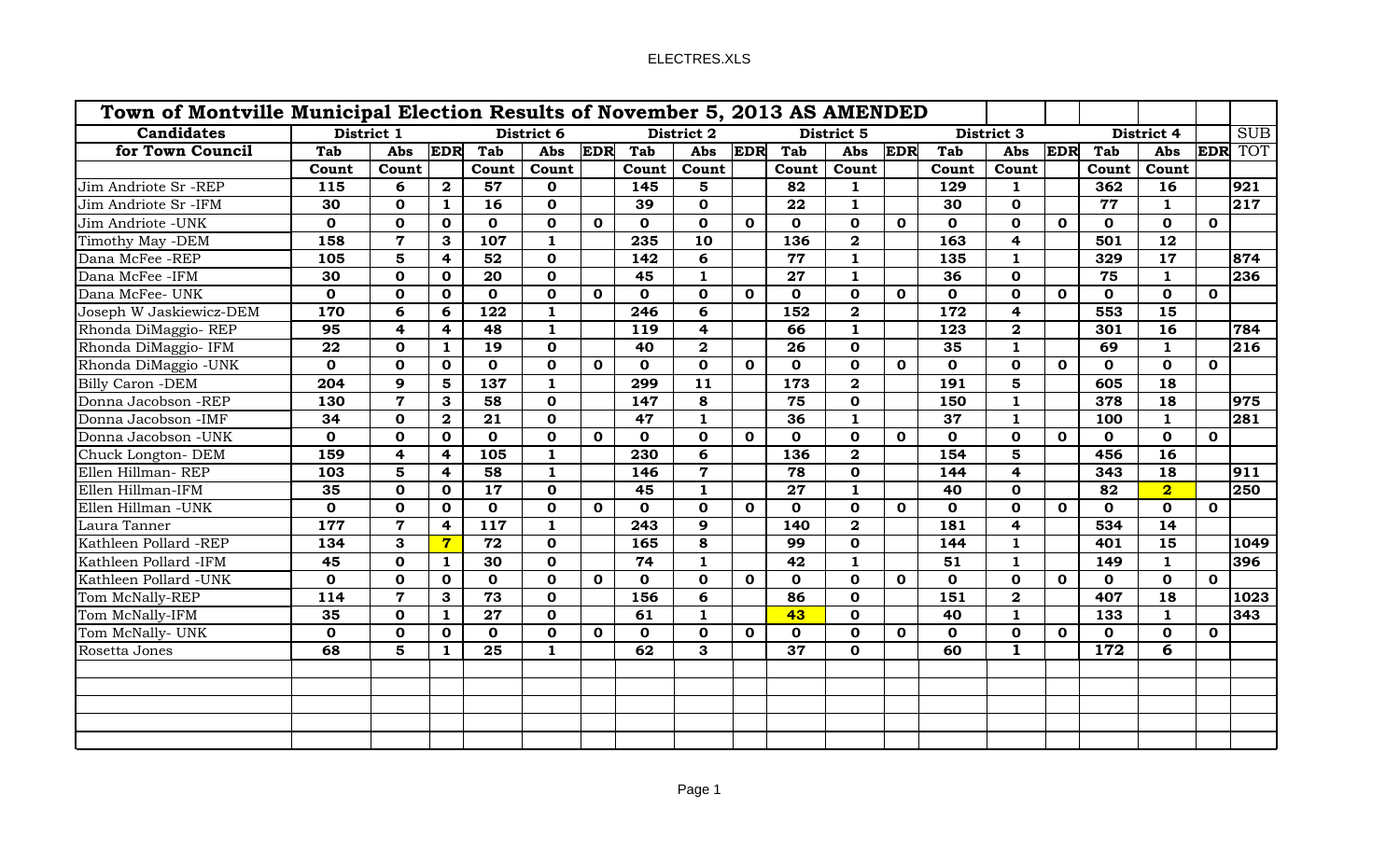| <b>Jim Andriote</b>                                  | 1138         |                         |                         |                  |              |             |             |                         |              |                 |              |              |              |              |              |             |                         |             |      |
|------------------------------------------------------|--------------|-------------------------|-------------------------|------------------|--------------|-------------|-------------|-------------------------|--------------|-----------------|--------------|--------------|--------------|--------------|--------------|-------------|-------------------------|-------------|------|
| <b>Timothy May</b>                                   | 1339         | $***$                   |                         |                  |              |             |             |                         |              |                 |              |              |              |              |              |             |                         |             |      |
| Dana McFee                                           | 1110         |                         |                         |                  |              |             |             |                         |              |                 |              |              |              |              |              |             |                         |             |      |
| Joseph Jaskiewicz                                    | 1455         | $***$                   |                         |                  |              |             |             |                         |              |                 |              |              |              |              |              |             |                         |             |      |
| <b>Rhonda DiMaggio</b>                               | 1000         |                         |                         |                  |              |             |             |                         |              |                 |              |              |              |              |              |             |                         |             |      |
| <b>Billy Caron</b>                                   | 1660         | $***$                   |                         |                  |              |             |             |                         |              |                 |              |              |              |              |              |             |                         |             |      |
| Donna Jacobson                                       | 1256         |                         |                         |                  |              |             |             |                         |              |                 |              |              |              |              |              |             |                         |             |      |
| <b>Chuck Longton</b>                                 | 1278         | $***$                   |                         |                  |              |             |             |                         |              |                 |              |              |              |              |              |             |                         |             |      |
| Ellen Hillman                                        | 1161         |                         |                         |                  |              |             |             |                         |              |                 |              |              |              |              |              |             |                         |             |      |
| <b>Laura Tanner</b>                                  | 1433         | $***$                   |                         |                  |              |             |             |                         |              |                 |              |              |              |              |              |             |                         |             |      |
| <b>Kathleen Pollard</b>                              | 1445         | $***$                   |                         |                  |              |             |             |                         |              |                 |              |              |              |              |              |             |                         |             |      |
| <b>Tom McNally</b>                                   | 1366         | $***$                   |                         |                  |              |             |             |                         |              |                 |              |              |              |              |              |             |                         |             |      |
| <b>Rosetta Jones</b>                                 | 441          |                         |                         |                  |              |             |             |                         |              |                 |              |              |              |              |              |             |                         |             |      |
|                                                      |              |                         |                         |                  |              |             |             |                         |              |                 |              |              |              |              |              |             |                         |             |      |
| <b>Candidates for</b>                                |              |                         |                         |                  |              |             |             |                         |              |                 |              |              |              |              |              |             |                         |             |      |
| <b>Board of Education</b>                            |              | District 1              |                         |                  | District 6   | District 2  |             |                         |              |                 | District 5   |              |              | District 3   |              | District 4  |                         |             |      |
|                                                      | <b>Tab</b>   | Abs                     | <b>EDR</b>              | <b>Tab</b>       | Abs          | <b>EDR</b>  | Tab         | Abs                     | <b>EDR</b>   | Tab             | Abs          | <b>EDR</b>   | Tab          | Abs          | <b>EDR</b>   | Tab         | Abs                     | <b>EDR</b>  |      |
|                                                      | Count        | Count                   |                         | Count            | Count        |             | Count       | Count                   |              | Count           | Count        |              | Count        | Count        |              | Count       | Count                   |             |      |
| Kim Navetta-REP                                      | 130          | 6                       | 5                       | 79               | -1           |             | 183         | 6                       |              | 94              | $\mathbf 0$  |              | 161          | $\mathbf{2}$ |              | 460         | 23                      |             | 1150 |
| Kim Navetta-IFM                                      | 49           | $\mathbf{1}$            | $\mathbf 0$             | 25               | $\mathbf 0$  |             | 62          | $\mathbf{1}$            |              | 42              | $\mathbf{1}$ |              | 49           | $\mathbf{1}$ |              | 131         | $\mathbf{2}$            |             | 364  |
| Kim Navetta-UNK                                      | $\mathbf{o}$ | $\mathbf 0$             | $\mathbf 0$             | $\mathbf{o}$     | $\mathbf 0$  | $\mathbf 0$ | $\mathbf 0$ | $\mathbf 0$             | $\mathbf{o}$ | $\mathbf{o}$    | $\mathbf 0$  | $\mathbf{o}$ | $\mathbf{o}$ | $\mathbf 0$  | $\mathbf{O}$ | $\mathbf 0$ | $\mathbf 0$             | $\mathbf 0$ |      |
| Sandra Berardy - DEM                                 | <b>170</b>   | $\overline{\mathbf{4}}$ | 5                       | $\overline{112}$ | 1            |             | 258         | $\overline{11}$         |              | 145             | $\mathbf{2}$ |              | 183          | 5            |              | 502         | $\overline{15}$         |             |      |
| Steven Loiler -REP                                   | 115          | 5                       | $\mathbf{2}$            | 76               | 1            |             | 165         | 5                       |              | 86              | 1            |              | 160          | $\mathbf{2}$ |              | 450         | 22                      |             | 1090 |
| Steven Loiler -IFM                                   | 42           | $\mathbf 0$             | $\mathbf{1}$            | 24               | $\mathbf 0$  |             | 60          | $\mathbf{2}$            |              | 36              | $\mathbf{1}$ |              | 43           | $\mathbf{1}$ |              | 125         | $\overline{\mathbf{2}}$ |             | 337  |
| Steven Loiler - UNK                                  | $\mathbf 0$  | $\mathbf 0$             | $\mathbf 0$             | $\mathbf 0$      | $\mathbf 0$  | $\mathbf 0$ | $\mathbf 0$ | $\mathbf{o}$            | $\mathbf 0$  | $\mathbf 0$     | $\mathbf 0$  | $\mathbf 0$  | $\mathbf 0$  | $\mathbf 0$  | $\mathbf 0$  | $\mathbf 0$ | $\mathbf 0$             | $\mathbf 0$ |      |
| <b>Todd Pomazon-DEM</b>                              | 172          | $\overline{\mathbf{4}}$ | $\overline{\mathbf{4}}$ | $\overline{114}$ | $\mathbf{1}$ |             | 251         | $\overline{10}$         |              | 155             | $\mathbf{2}$ |              | 185          | 6            |              | 515         | $\overline{16}$         |             |      |
| Carrie Baxter-REP                                    | 128          | 6                       | 6                       | 80               | $\mathbf 0$  |             | 176         | 6                       |              | 95              | $\mathbf 0$  |              | 177          | 3            |              | 451         | $\overline{25}$         |             | 1153 |
| Carrie Baxter-IFM                                    | 46           | $\mathbf{1}$            | $\mathbf 0$             | 27               | $\mathbf 0$  |             | 70          | $\overline{\mathbf{2}}$ |              | $\overline{39}$ | $\mathbf{1}$ |              | 57           | $\mathbf 0$  |              | 136         | $\overline{2}$          |             | 381  |
| Carrie Baxter-UNK                                    | $\mathbf 0$  | $\mathbf 0$             | $\mathbf 0$             | $\mathbf 0$      | $\mathbf 0$  | $\mathbf 0$ | $\mathbf 0$ | $\mathbf{O}$            | $\mathbf 0$  | $\mathbf 0$     | $\mathbf 0$  | $\mathbf 0$  | $\mathbf 0$  | $\mathbf 0$  | $\mathbf 0$  | $\mathbf 0$ | $\mathbf 0$             | $\mathbf 0$ |      |
| Valerie Smith-DEM                                    | 177          | $\overline{4}$          | 5                       | 110              | 1            |             | 244         | 8                       |              | 155             | 3            |              | 175          | 6            |              | 537         | $\overline{17}$         |             |      |
| Kim Navetta-REP                                      | 1514         | ***                     |                         |                  |              |             |             |                         |              |                 |              |              |              |              |              |             |                         |             |      |
| <b>Sandra Berardy -DEM</b>                           | 1413         |                         |                         |                  |              |             |             |                         |              |                 |              |              |              |              |              |             |                         |             |      |
|                                                      |              |                         |                         |                  |              |             |             |                         |              |                 |              |              |              |              |              |             |                         |             |      |
|                                                      |              | $***$                   |                         |                  |              |             |             |                         |              |                 |              |              |              |              |              |             |                         |             |      |
| <b>Steven Loiler -REP</b><br><b>Todd Pomazon-DEM</b> | 1427<br>1435 | ***                     |                         |                  |              |             |             |                         |              |                 |              |              |              |              |              |             |                         |             |      |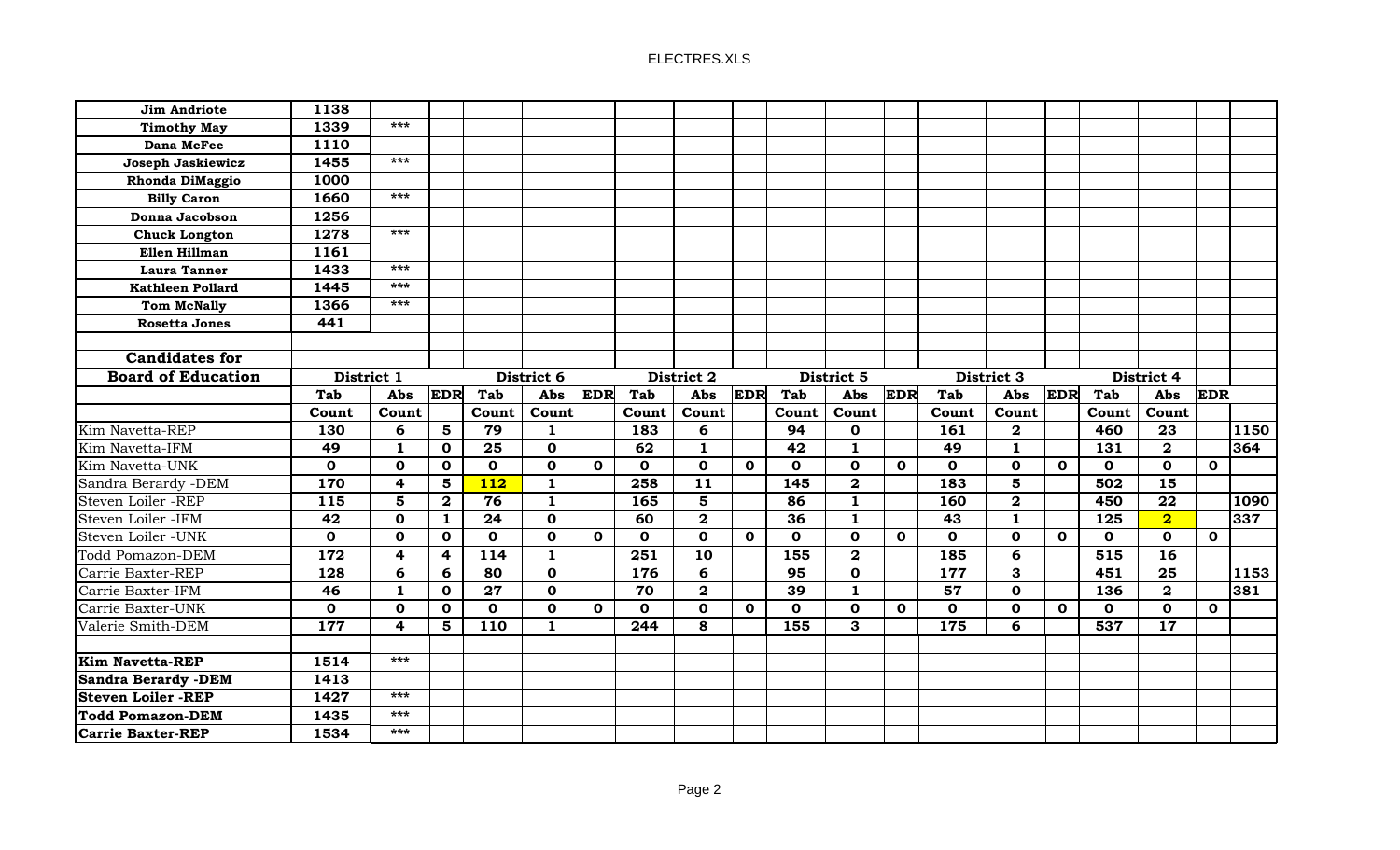| <b>Valerie Smith-DEM</b>      | 1442         | $***$          |                |                 |              |              |              |                |              |                 |                |              |             |                         |              |              |                 |              |      |
|-------------------------------|--------------|----------------|----------------|-----------------|--------------|--------------|--------------|----------------|--------------|-----------------|----------------|--------------|-------------|-------------------------|--------------|--------------|-----------------|--------------|------|
|                               |              |                |                |                 |              |              |              |                |              |                 |                |              |             |                         |              |              |                 |              |      |
| <b>Candidates Board</b>       | District 1   | District 6     |                |                 | District 2   |              |              | District 5     |              |                 | District 3     |              |             |                         | District 4   |              |                 |              |      |
| <b>Board of</b>               | Tab          | Abs            | <b>EDR</b>     | Tab             | Abs          | <b>EDR</b>   | Tab          | Abs            | <b>EDR</b>   | Tab             | Abs            | EDR          | Tab         | Abs                     | EDR          | Tab          | Abs             | <b>EDR</b>   |      |
| <b>Assessment App</b>         | Count        | Count          |                | Count           | Count        |              | Count        | Count          |              | Count           | Count          |              | Count       | Count                   |              | Count        | Count           |              |      |
| Wills Pike-REP                | 129          | $\overline{7}$ | 5              | 88              |              |              | 179          | 5              |              | 100             | $\mathbf{0}$   |              | 167         | $\overline{4}$          |              | 441          | 27              |              | 1153 |
| Wills Pike-IFM                | 54           | $\mathbf{1}$   | $\overline{2}$ | 28              | $\mathbf{0}$ |              | 54           |                |              | 45              | $\overline{2}$ |              | 50          | $\Omega$                |              | 134          |                 |              | 372  |
| Wills Pike-UNK                | $\mathbf 0$  | $\mathbf 0$    | 0              | 0               | $\mathbf 0$  | $\mathbf 0$  | $\mathbf 0$  | $\mathbf{0}$   | $\mathbf{0}$ | $\mathbf{o}$    | $\mathbf 0$    | $\mathbf{o}$ | $\mathbf 0$ | $\mathbf 0$             | $\mathbf{0}$ | $\mathbf{o}$ | $\mathbf 0$     | $\mathbf{o}$ |      |
| <b>Stanley Gwudz</b>          | 183          | 6              | 4              | 110             |              |              | 281          | 12             |              | 152             | 3              |              | 199         | 5                       |              | 565          | 18              |              |      |
|                               |              |                |                |                 |              |              |              |                |              |                 |                |              |             |                         |              |              |                 |              |      |
| Wills Pike REP                | 1525         |                |                |                 |              |              |              |                |              |                 |                |              |             |                         |              |              |                 |              |      |
| <b>Stanley Gwudz DEM</b>      | 1539         |                |                |                 |              |              |              |                |              |                 |                |              |             |                         |              |              |                 |              |      |
|                               |              |                |                |                 |              |              |              |                |              |                 |                |              |             |                         |              |              |                 |              |      |
| <b>Candidates Board</b>       | District 1   |                |                |                 | District 6   |              |              | District 2     |              |                 | District 5     |              |             | District 3              |              |              | District 4      |              |      |
| <b>Board of</b>               | <b>Tab</b>   | Abs            | <b>EDR</b>     | <b>Tab</b>      | Abs          | <b>EDR</b>   | <b>Tab</b>   | Abs            | <b>EDR</b>   | <b>Tab</b>      | Abs            | <b>EDR</b>   | <b>Tab</b>  | Abs                     | <b>EDR</b>   | <b>Tab</b>   | <b>Abs</b>      | <b>EDR</b>   |      |
| <b>Assessment App Vacancy</b> | Count        | Count          |                | Count           | Count        |              | Count        | Count          |              | Count           | Count          |              | Count       | Count                   |              | Count        | Count           |              |      |
| Joe Aquitante III-REP         | 110          | 6              | $\mathbf{2}$   | 65              | 1            |              | 144          | 4              |              | 75              | 1              |              | 144         | $\overline{\mathbf{2}}$ |              | 355          | 19              |              | 928  |
| Joe Aquitante III-IFM         | 30           | $\mathbf 0$    | 0              | 17              | $\mathbf 0$  |              | 33           | $\mathbf{2}$   |              | 20              | $\mathbf 0$    |              | 33          | $\mathbf 0$             |              | 83           | $\mathbf{2}$    |              | 220  |
| Joe Aquitante III-UNK         | $\mathbf{0}$ | $\mathbf 0$    | $\mathbf{O}$   | $\mathbf{0}$    | $\mathbf{O}$ | $\mathbf{O}$ | $\mathbf 0$  | $\mathbf{0}$   | $\mathbf{O}$ | $\mathbf{O}$    | $\mathbf 0$    | $\mathbf{o}$ | $\mathbf 0$ | $\mathbf 0$             | $\mathbf{0}$ | $\mathbf{o}$ | $\mathbf{0}$    | $\Omega$     |      |
| Ann Mattson-DEM               | 149          | 6              | 6              | $\overline{98}$ | $\mathbf{0}$ |              | 229          | 9              |              | 140             | $\mathbf{2}$   |              | 146         | 3                       |              | 446          | $\overline{12}$ |              |      |
|                               |              |                |                |                 |              |              |              |                |              |                 |                |              |             |                         |              |              |                 |              |      |
| Joe Aquitante III-REP         | 1148         | $***$          |                |                 |              |              |              |                |              |                 |                |              |             |                         |              |              |                 |              |      |
| <b>Ann Mattson-DEM</b>        | 1246         |                |                |                 |              |              |              |                |              |                 |                |              |             |                         |              |              |                 |              |      |
| <b>Candidates Zoning</b>      | District 1   |                |                |                 | District 6   |              |              | District 2     |              |                 | District 5     |              |             | District 3              |              |              | District 4      |              |      |
| <b>Board of Appeals</b>       | <b>Tab</b>   | Abs            | <b>EDR</b>     | Tab             | <b>Abs</b>   | <b>EDR</b>   | <b>Tab</b>   | Abs            | <b>EDR</b>   | Tab             | Abs            | <b>EDR</b>   | <b>Tab</b>  | Abs                     | <b>EDR</b>   | Tab          | <b>Abs</b>      | <b>EDR</b>   |      |
|                               | Count        | Count          |                | Count           | Count        |              | Count        | Count          |              | Count           | Count          |              | Count       | Count                   |              | Count        | Count           |              |      |
| Gregg Bassetti -REP           | 122          | 6              | 3              | 70              | $\mathbf{o}$ |              | 147          | 5              |              | 81              | $\Omega$       |              | 150         | $\mathbf{2}$            |              | 379          | 22              |              | 987  |
| Gregg Bassetti -IFM           | 28           | $\mathbf{0}$   | $\mathbf{1}$   | 18              | $\mathbf 0$  |              | 37           | $\mathbf{2}$   |              | 29              | $\overline{2}$ |              | 39          | $\mathbf 0$             |              | 94           | $\mathbf{1}$    |              | 251  |
| Gregg Bassetti - UNK          | $\mathbf{0}$ | $\mathbf 0$    | 0              | $\mathbf{0}$    | $\mathbf{0}$ | $\mathbf{o}$ | $\mathbf{O}$ | $\mathbf{0}$   | 0            | $\Omega$        | $\mathbf 0$    | $\mathbf{o}$ | $\mathbf 0$ | $\mathbf{o}$            | $\Omega$     | $\mathbf{o}$ | $\Omega$        | $\Omega$     |      |
| Richard Gladue-DEM            | 153          | 5              | 4              | 83              | 1            |              | 221          | 9              |              | 133             | $\mathbf{1}$   |              | 128         | 3                       |              | 426          | 11              |              |      |
| Eugene Jambor-REP             | 104          | 6              | $\mathbf{2}$   | 61              | 1            |              | 140          | 5              |              | 71              | $\mathbf{1}$   |              | 134         | $\mathbf{2}$            |              | 316          | 16              |              | 859  |
| Eugene Jambor-IFM             | 25           | $\mathbf 0$    | $\mathbf{1}$   | 22              | $\mathbf 0$  |              | 29           | $\mathbf{1}$   |              | $\overline{21}$ | $\mathbf 0$    |              | 27          | $\mathbf 0$             |              | 79           | 3               |              | 208  |
| Eugene Jambor-UNK             | $\mathbf{o}$ | $\mathbf 0$    | $\mathbf 0$    | $\mathbf{O}$    | $\mathbf 0$  | $\mathbf 0$  | $\mathbf 0$  | $\mathbf 0$    | $\mathbf{o}$ | $\mathbf{0}$    | $\mathbf 0$    | $\mathbf{o}$ | $\mathbf 0$ | $\mathbf 0$             | $\mathbf{0}$ | $\mathbf 0$  | $\mathbf 0$     | $\mathbf 0$  |      |
| John MacNeil-DEM              | 149          | 6              | 5              | $\overline{98}$ | $\mathbf 0$  |              | 227          | $\overline{7}$ |              | 133             | $\overline{2}$ |              | 145         | 3                       |              | 479          | 12              |              |      |
|                               |              |                |                |                 |              |              |              |                |              |                 |                |              |             |                         |              |              |                 |              |      |